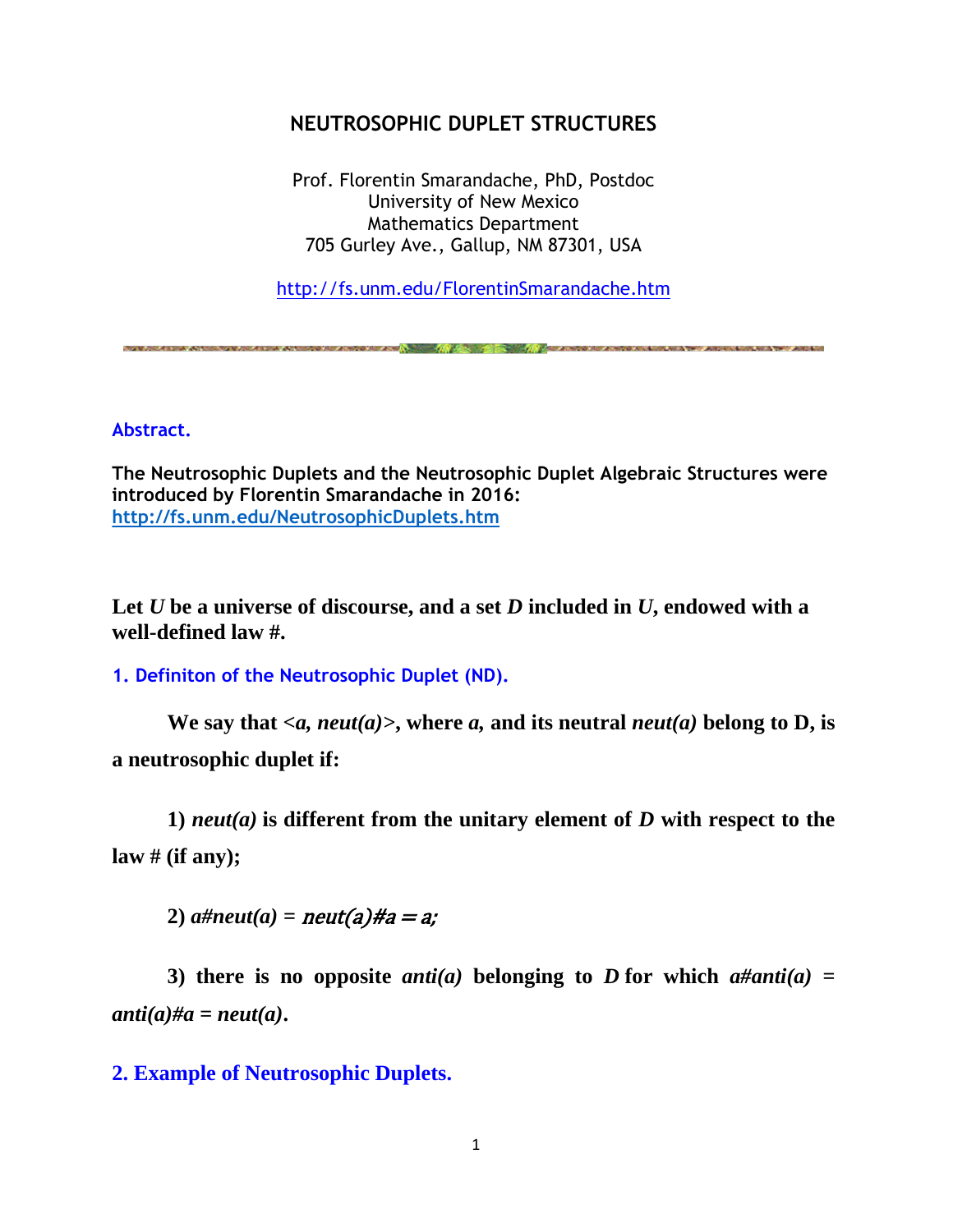**In** *(Z8, #)***, the set of integers with respect to the regular multiplication**

**modulo 8, one has the following neutrosophic duplets:**

 $\langle 2, 5 \rangle$ ,  $\langle 4, 3 \rangle$ ,  $\langle 4, 5 \rangle$ ,  $\langle 4, 7 \rangle$ , and  $\langle 6, 5 \rangle$ .

## **Proof:**

Let  $Z_8 = \{0, 1, 2, 3, 4, 5, 6, 7\}$ , having the unitary element *1* with respect to

**the multiplication** *# modulo 8***.**

*2 # 5 = 5 # 2 = 10 = 2 (mod 8),*

**so** *neut*(2) =  $5 \neq 1$ **.** 

There is no *anti*(2)  $\in Z_8$ , because:

 $2 \# anti(2) = 5 \ (mod \ 8),$ 

or  $2y = 5 \pmod{8}$  by denoting *anti*(2) = y, is equivalent to:

 $2y - 5 = M_8$  {multiple of  $8$ }, or  $2y - 5 = 8k$ , where k is an integer, or

 $2(y - 4k) = 5$ , where both *y* and *k* are integers, or:

**e***ven number* <sup>=</sup> *odd number***, which is impossible.**

**Therefore, we proved that** *<2, 5>* **is a neutrosophic duplet.**

**Similarly for** *<4, 5>, <4, 3>, <4, 7>,* **and** *<6, 5>***.**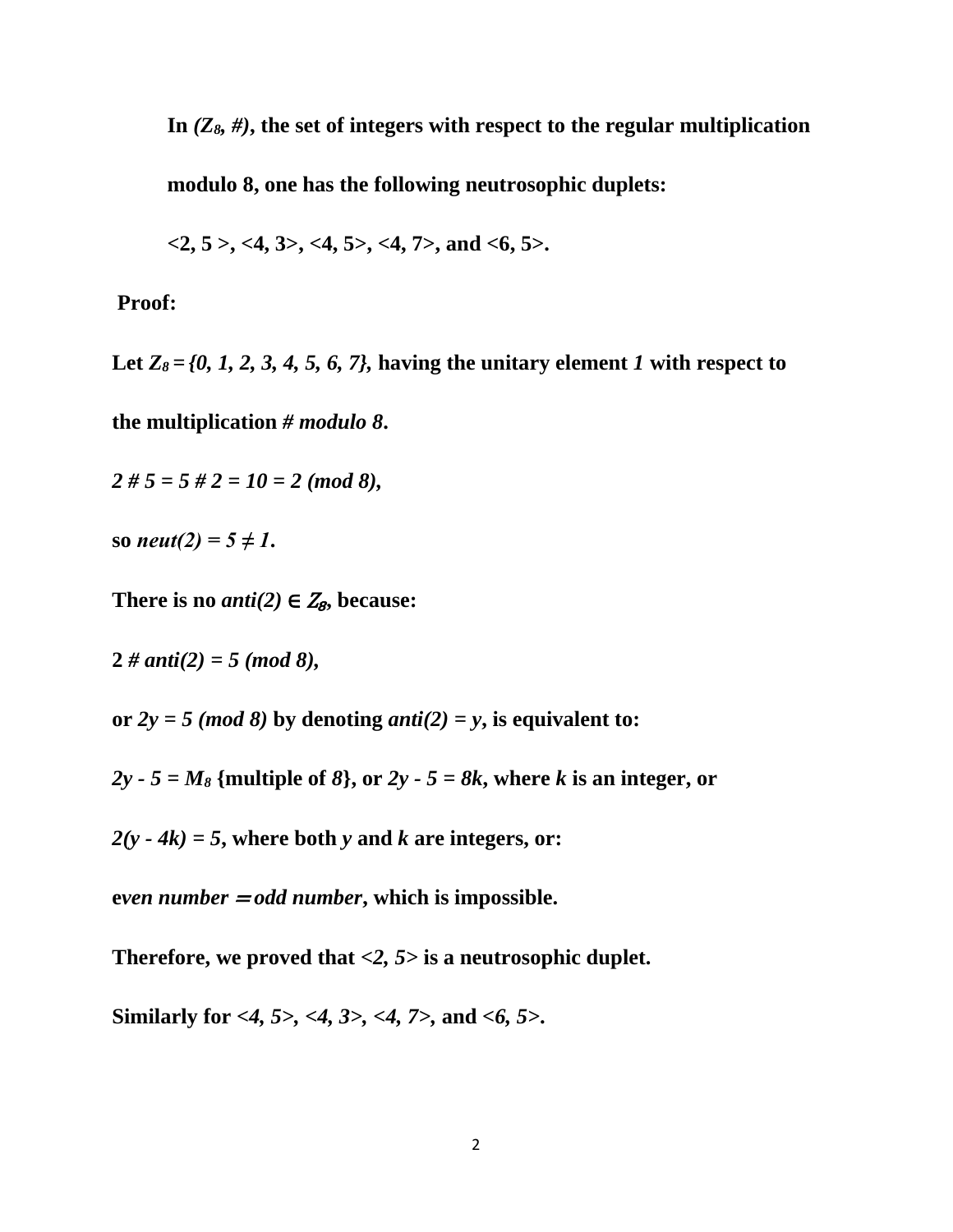**A counter-example:** *<0, 0>* **is not a neutrosophic duplet, because it**  is a neutrosophic triplet:  $\langle 0, 0, 0 \rangle$ , where there exists an *anti*(0) = 0.

**3. Definiton of the Neutrosophic Extended Duplet (NED).**

Let *U* be a universe of discourse, and a set *D* included in *U*, endowed with **a well-defined law #.**

We say that  $\langle a, e^{i\theta} \rangle$  *eneut(a)*, where *a*, and its extended neutral *eneut(a)* **belong to** *D***, such that:**

**1)** *eneut(a)* **may be equal or different from the unitary element of** *D* **with respect to the law # (if any)***;*

**2)**  $a\#_{e}$ *neut*(*a*) =  $_{e}$ *neut*(*a*) $\#$ *a* = *a*;

**3) there is no extended opposite** *eanti(a)* **belonging to** *D* **for which**   $a\#_{e}$ *anti* $(a) = e$ *anti* $(a)\#a = e$ *neut* $(a)$ .

**4. Definition of Neutrosophic Duplet Strong Set (NDSS).**

**A neutrosophic Duplet Strong Set is a set** *D***, such that for any** *x* ∈*D* **there is a**  $neut(x) \in D$  and *no anti*(*x*)  $\in D$ .

**5. Definition of Neutrosophic Duplet Weak Set (NDWS).**

**A neutrosophic Duplet Weak Set is a set** *D***, such that for any** *x* ∈*D* **there is a neutrosophic duplet** *<y, neut(y>*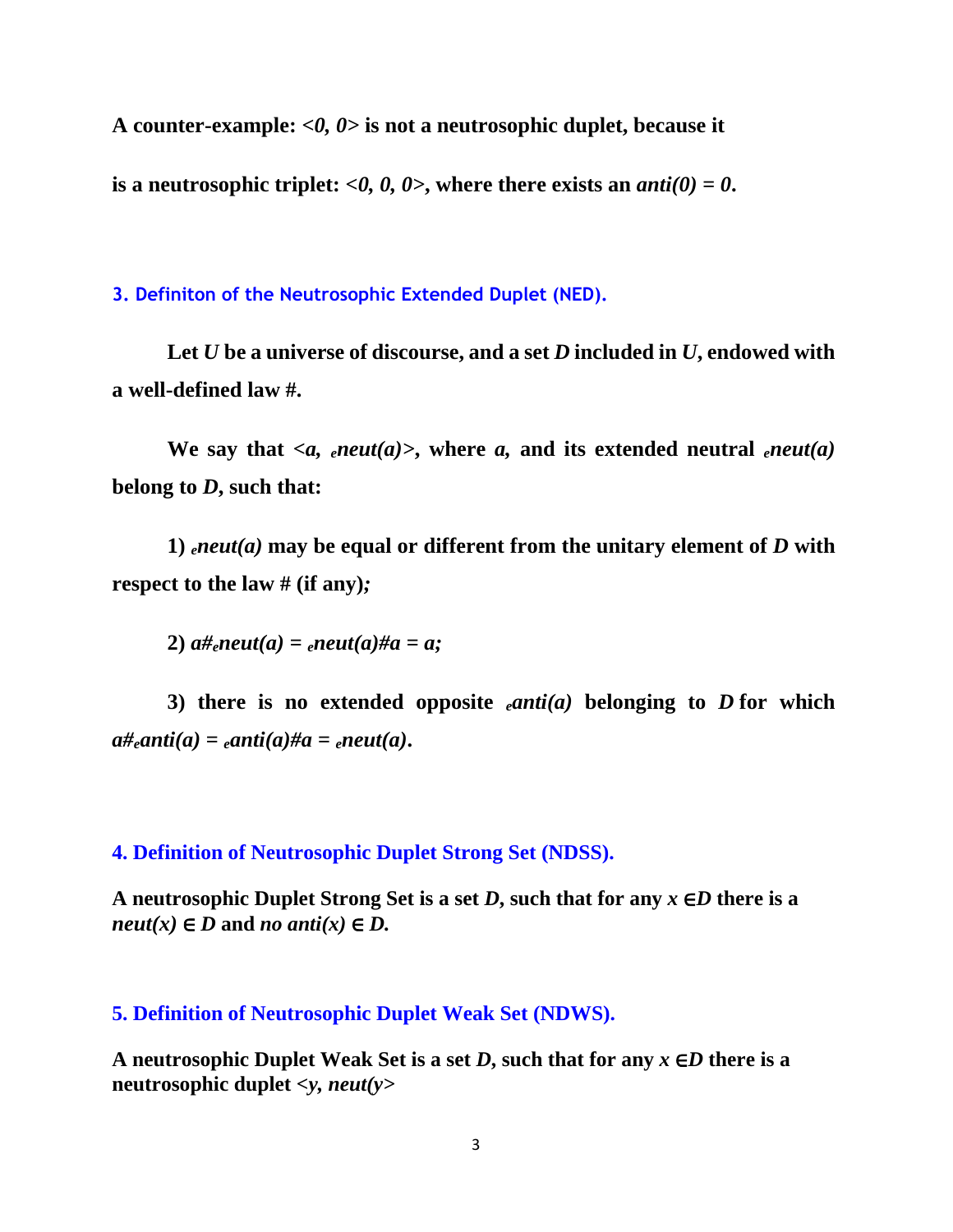**included in** *D***, such that**  $x = y$  **or**  $x = neutr(y)$ **.** 

**6. Definition of Neutrosophic Extended Duplet Strong Set (NEDSS).**

**A Neutrosophic Extended Duplet Strong Set is a set** *D***, such that for any** *x* ∈*D* **there is an** *eneut*(*x*) ∈ *D* and *no eanti*(*x*) ∈ *D*.

**7. Definition of Neutrosophic Extended Duplet Weak Set (NEDWS).**

**A Neutrosophic Extended Duplet Weak Set is a set** *D***, such that for any** *x* ∈*D* **there is a neutrosophic duplet**  $\langle v, e^{i\theta} \rangle$ 

**included in D, such that**  $x = y$  **or**  $x = e^{neut}(y)$ **.** 

**8. Definition of Neutrosophic Duplet Strong Structures (NDSStr).**

**Neutrosophic Duplet Strong Structures are structures defined on the neutrosophic duplet strong sets.**

### **9. Definition of Neutrosophic Duplet Weak Structures (NDWStr).**

**Neutrosophic Duplet Weak Structures are structures defined on the neutrosophic duplet weak sets.**

**10. Definition of Neutrosophic Extended Duplet Strong Structures (NEDSStr).**

**Neutrosophic Extended Duplet Strong Structures are structures defined on the neutrosophic extended duplet strong sets.**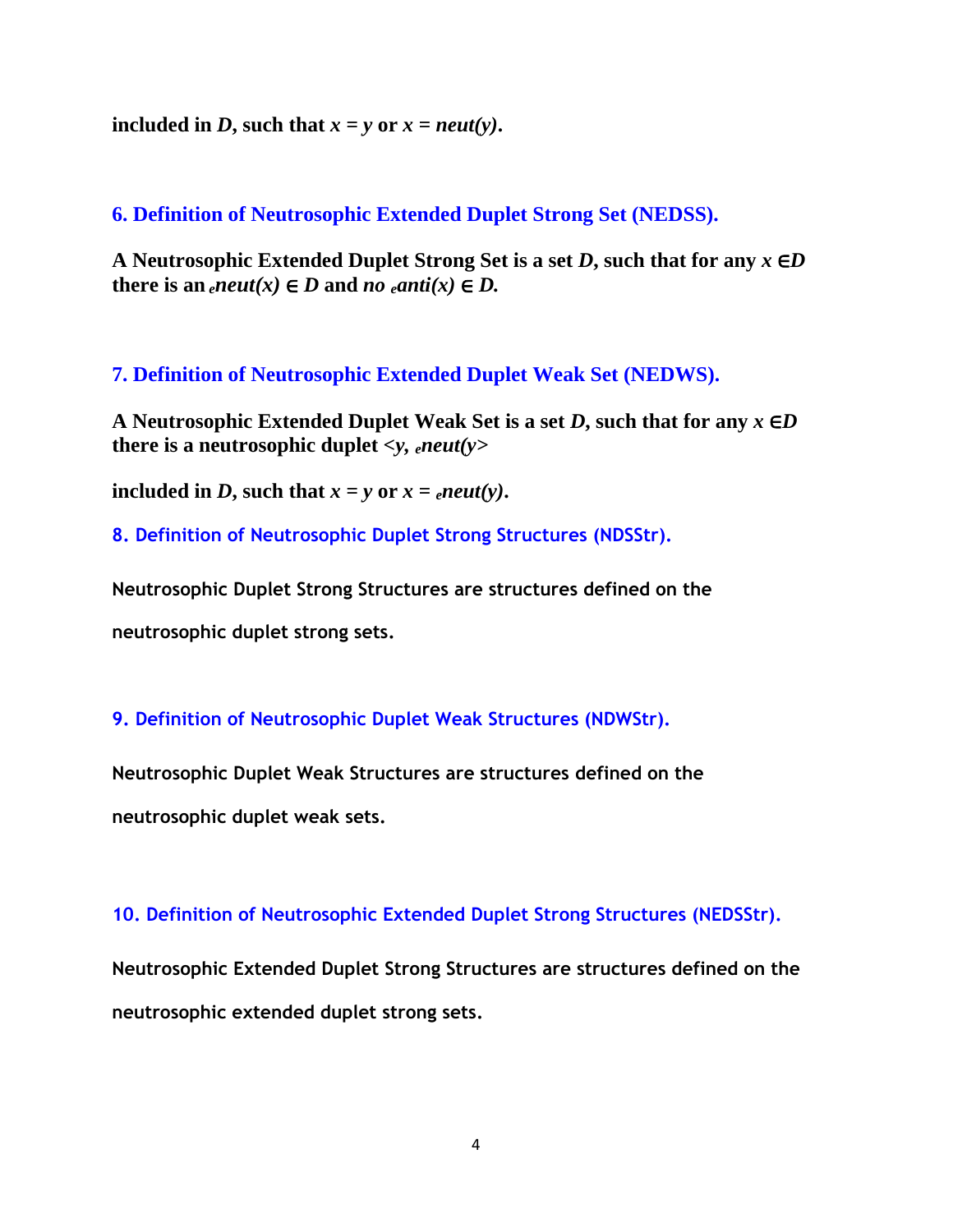### **11. Definition of Neutrosophic Extended Duplet Weak Structures (NEDWStr).**

**Neutrosophic Extended Duplet Weak Structures are structures defined on the neutrosophic extended duplet weak sets.**

#### **References**

**[1] F. Smarandache,** *Neutrosophic Theory and Applications,* **Le Quy** 

**Don Technical University, Faculty of Information technology,** 

**Hanoi, Vietnam, 17th May 2016.**

**[2] Florentin Smarandache,** *Neutrosophic Duplet Structures***, Joint** 

**Fall 2017 Meeting of the Texas Section of the APS, Texas Section** 

**of the AAPT, and Zone 13 of the Society of Physics Students,**

**The University of Texas at Dallas, Richardson, TX, USA,**

**October 20-21, 2017,**

**<http://meetings.aps.org/Meeting/TSF17/Session/F1.32>**

**[\[3\]](http://fs.unm.edu/NeutrosophicPerspectives-ed2.pdf) [F. Smarandache, Neutrosophic Perspectives: Triplets, Duplets, Multisets,](http://fs.unm.edu/NeutrosophicPerspectives-ed2.pdf)** 

**[Hybrid Operators, Modal Logic, Hedge Algebras. And Applications. Pons](http://fs.unm.edu/NeutrosophicPerspectives-ed2.pdf)** 

**[Editions, Bruxelles, 323 p., 2017;](http://fs.unm.edu/NeutrosophicPerspectives-ed2.pdf)**

**[CHAPTER IX: 127-134](http://fs.unm.edu/NeutrosophicPerspectives-ed2.pdf)** 

**[Neutrosophic Duplets 127](http://fs.unm.edu/NeutrosophicPerspectives-ed2.pdf)** 

**[Definition of Neutrosophic Duplet](http://fs.unm.edu/NeutrosophicPerspectives-ed2.pdf) 127** 

**[Example of Neutrosophic Duplets](http://fs.unm.edu/NeutrosophicPerspectives-ed2.pdf) 127** 

**[Neutrosophic Duplet Set and Neutrosophic Duplet Structures 130](http://fs.unm.edu/NeutrosophicPerspectives-ed2.pdf)**